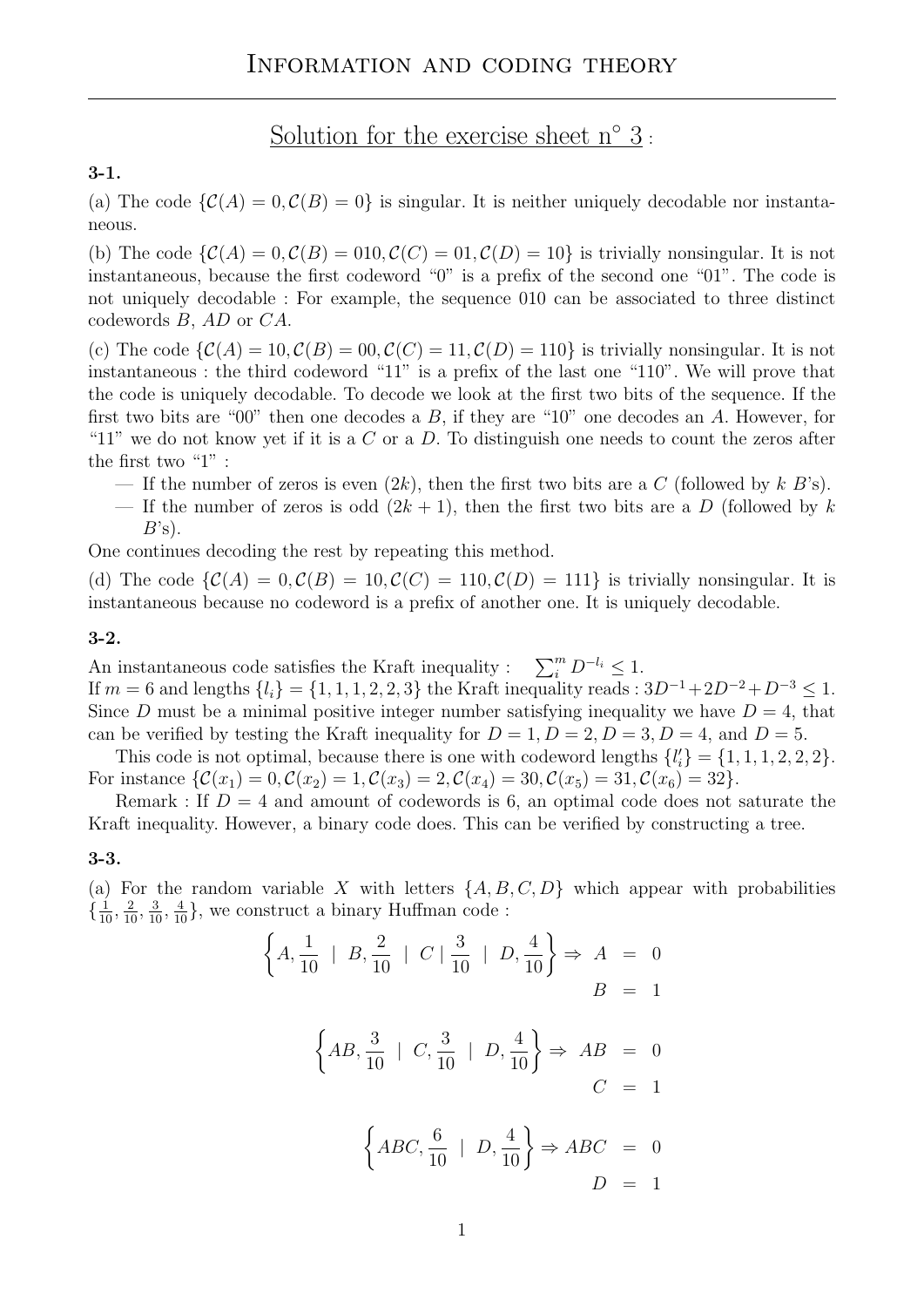This leads to the code :  $\{C(A) = 000, C(B) = 001, C(C) = 01, C(D) = 1\}.$ 

(b) We remark that if the cardinality of the alphabet  $d \geq 3$ , it is not always possible to have enough symbols to combine in packets of d. In this case, it is necessary to add additional symbols which appear with zero probabilities. Since at each iteration the number of symbols is reduced by  $d-1$ , we should have in total  $1 + k(d-1)$  symbols, where k is the depth in the tree. Let us construct now a ternary Huffman code for X. For  $d = 3$ , we should have an odd number of symbols. If we add the symbol  $E$  with zero probability, we get :

$$
\left\{ A, \frac{1}{10} \mid B, \frac{2}{10} \mid C, \frac{3}{10} \mid D, \frac{4}{10} \mid E, \frac{0}{10} \right\} \Rightarrow A = 0
$$
  

$$
B = 1
$$
  

$$
E = 2
$$

$$
\left\{ABE, \frac{3}{10} \mid C, \frac{3}{10} \mid D, \frac{4}{10}\right\} \Rightarrow ABE = 0
$$
  

$$
C = 1
$$
  

$$
D = 2
$$

This leads to the code :  $\{\mathcal{C}(A) = 00, \mathcal{C}(B) = 01, \mathcal{C}(C) = 1, \mathcal{C}(D) = 2\}.$ 

(c) A Shannon code, associates a length  $l_i = \lceil \log_2 \frac{1}{n} \rceil$ pi with each symbol  $x_i$ , that is emitted by the source  $\{x_i, p_i\}$ . Thus,  $\{l(A) = 4, l(B) = 3, l(C) = 2, l(D) = 2\}$ . To construct such a code one can take the previous binary Huffman code. For example, a possible Shannon code is  $\{\mathcal{C}(A) = 0000, \mathcal{C}(B) = 001, \mathcal{C}(C) = 01, \mathcal{C}(D) = 11\}.$ 

The expected length of the Shannon code is  $\overline{l}_S = 2.4$  bits; the expected length of the Huffman code is  $\overline{l}_H = 1.9$  bits.

The bound on the optimal code length reads  $H(X) = -\sum_{i=1}^{4} p_i \log_2 p_i = 1.85$  bits. Thus, we verified the inequality  $H(X) \leq l_H \leq l_S < H(X) + 1$ .

3-4.

(a) Let X take the values  $\{A, B, C, D\}$  with the given probabilities  $\{\frac{1}{3}, \frac{1}{2}, \frac{1}{2}, \frac{1}{2}, \frac{1}{2}, \frac{1}{2}, \frac{1}{2}, \frac{1}{2}, \frac{1}{2}, \frac{1}{2}, \frac{1}{2}, \frac{1}{2}, \frac{1}{2}, \frac{1}{2}, \frac{1}{2}, \frac{1}{2}, \frac{1}{2}, \frac{1}{2}, \frac{1}{2}, \frac{1}{2}, \frac{1}{2}, \frac{$  $\frac{1}{3}, \frac{1}{3}$  $\frac{1}{3}, \frac{1}{4}$  $\frac{1}{4}, \frac{1}{12}$ . We construct a binary Huffman code for X :

$$
\left\{ A, \frac{1}{3} \mid B, \frac{1}{3} \mid C, \frac{1}{4} \mid D \mid \frac{1}{12} \right\} \Rightarrow C = 1
$$
  

$$
D = 0
$$
  

$$
\left\{ A, \frac{1}{3} \mid B, \frac{1}{3} \mid CD, \frac{1}{3} \right\} \Rightarrow B = 1
$$
  

$$
CD = 0
$$
  

$$
\left\{ BCD, \frac{2}{3} \mid A, \frac{1}{3} \right\} \Rightarrow BCD = 1
$$
  

$$
A = 0
$$

This gives the code  $\{\mathcal{C}(A) = 0, \mathcal{C}(B) = 11, \mathcal{C}(C) = 101, \mathcal{C}(D) = 100\}$ . Alternatively, by regrouping A and B in the second step, one obtains the Huffman code  $\{\mathcal{C}(A) = 11, \mathcal{C}(B) = 10, \mathcal{C}(C) =$  $01, \mathcal{C}(D) = 00$  with the same expected length.

(b) For the Shannon code we obtain  $\{l(A) = 2, l(B) = 2, l(C) = 2, l(D) = 4\}$ . To construct this code we can take the previous Huffman code. For example, one of possible Shannon codes reads  $\{\mathcal{C}(A) = 11, \mathcal{C}(B) = 10, \mathcal{C}(C) = 01, \mathcal{C}(D) = 0000\}.$